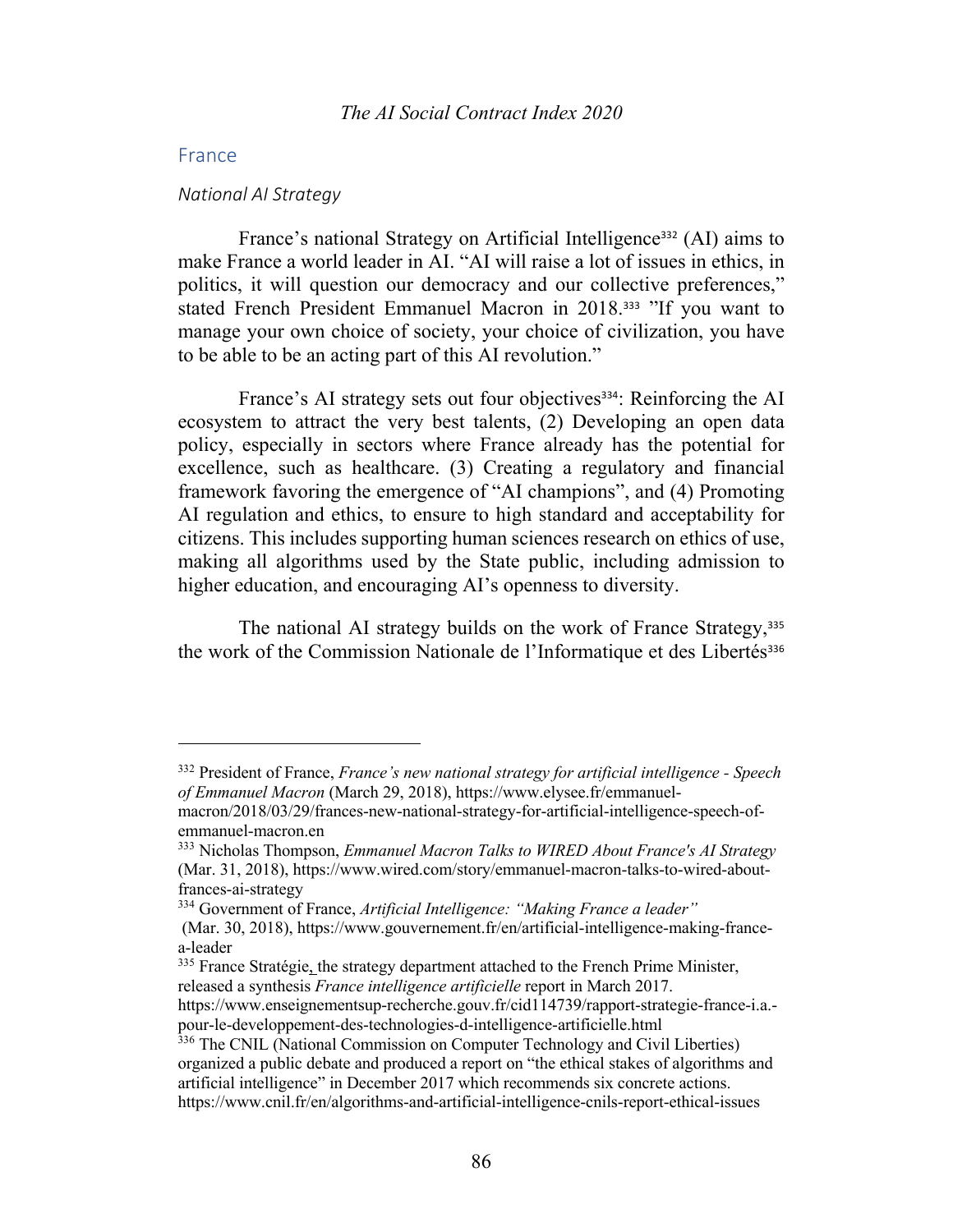(CNIL), and the Villani<sup>337</sup> report For a Meaningful Artificial Intelligence: Towards a French and European strategy (March 2018).<sup>338</sup> The National Coordinator for AI works with all administrations, centers and research laboratories dedicated to AI.<sup>339</sup>

### *The Health Data Hub Controversy*

In pursuit of the objective of an open data policy, France launched in December 2019<sup>340</sup> the Health Data Hub<sup>341</sup>(HDH) to facilitate data sharing and foster research. Pulling together 18 public databases of patient data, the HDH could, in the future, be connected with environmental, patient compliance and quality of life data to enable consideration of all the data surrounding a patient.<sup>342</sup> The HDH's compiled health data is hosted by Microsoft.<sup>343</sup>

Following the *Schrems II* decision in July 2020 that invalidated the Privacy Shield, France's highest administrative court (the *Conseil d'État*)

<sup>337</sup> Cedric Villani is a French mathematician, Fields Medal winner and Member of Parliament. Part 5 of his report focuses on ethical considerations of AI and notably includes proposals to open the "black box", implement ethics by design, and set up an AI Ethics Committee.

<sup>338</sup> Cedric Villani, *For a Meaningful Artificial Intelligence: Toward a French and European Strategy* (March 2018),

https://www.aiforhumanity.fr/pdfs/MissionVillani\_Report\_ENG-VF.pdf

<sup>339</sup> Government of France, Prime Minister, *Nomination de M. Renaud VEDEL. comme Coordinateur national pour l'intelligence artificielle* (Mar. 9, 2020),

https://www.gouvernement.fr/sites/default/files/document/document/2020/03/communiqu e\_de\_presse\_de\_m.\_edouard\_philippe\_premier\_ministre\_-

nomination de m. renaud vedel comme coordinateur national pour lintelligence art ificielle\_-\_09.03.2020.pdf

<sup>340</sup> Government of France, Ministry of Solidarity and Health, *Création officielle du Health data hub (Dec. 2, 2019),* https://solidarites-

sante.gouv.fr/actualites/presse/communiques-de-presse/article/creation-officielle-duhealth-data-hub

<sup>&</sup>lt;sup>341</sup> *Health Data Hub* "(under reconstruction"), https://www.health-data-hub.fr/; Government of France, Ministry of Solidarity and Health, *Le Health data hub est officiellement créé* (Dec. 2, 2019), https://solidarites-sante.gouv.fr/IMG/pdf/191202\_- \_cp\_-\_health\_data\_hub.pdf

<sup>342</sup> Opus Line, *Heath Data Hub: An Ambitious French Initiative for Tomorrow's Health* (Mar. 25, 2019), https://www.opusline.fr/health-data-hub-an-ambitious-french-initiativefor-tomorrows-health/

<sup>343</sup> Florian Dèbes, *L'Etat choisit Microsoft pour les données de santé et crée la polémique,* Les Ecos (June 4, 2020) https://www.lesechos.fr/tech-medias/hightech/letatchoisit-microsoft-pour-les-donnees-de-sante-et-cree-la-polemique-1208376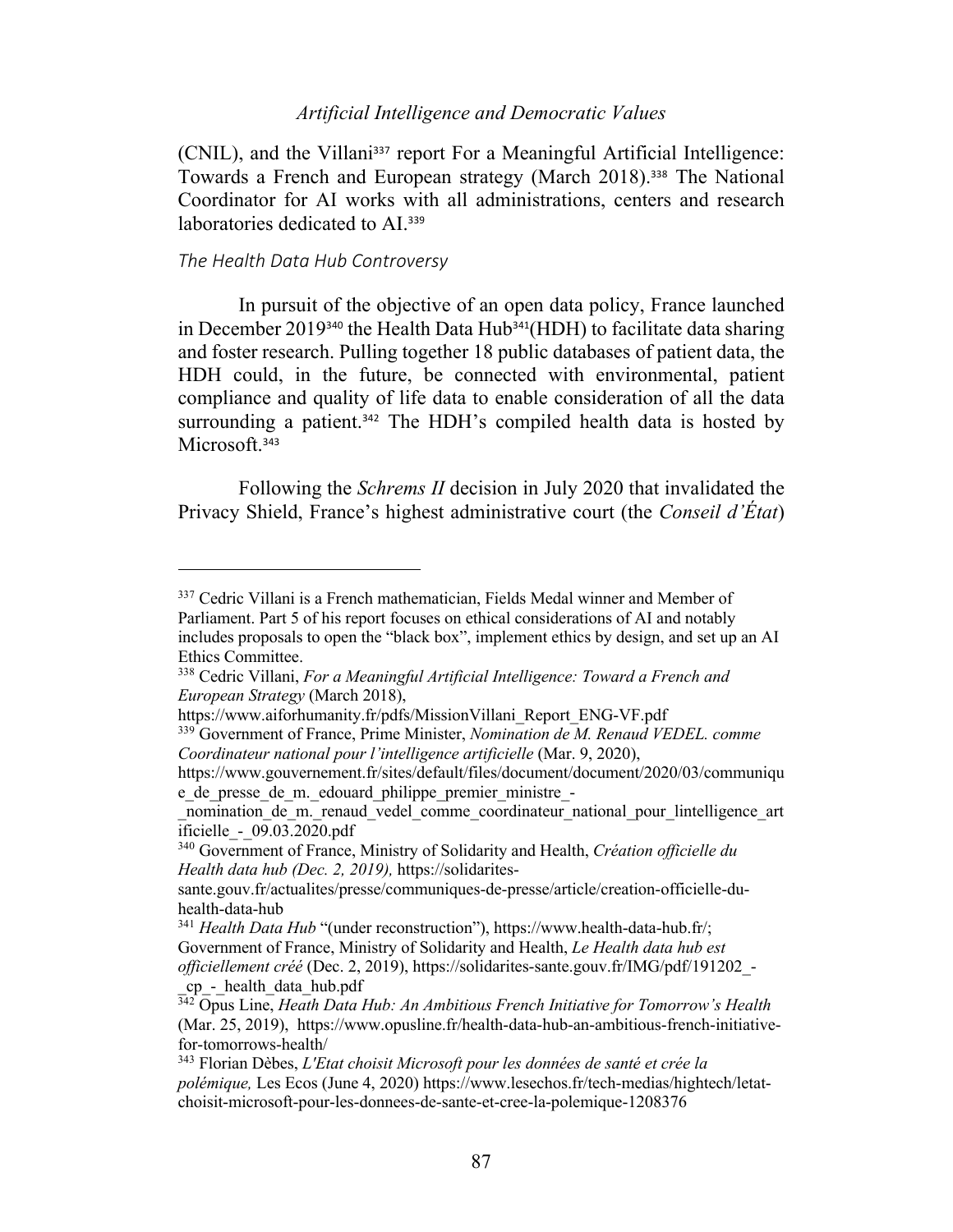considered a request for the suspension of the HDH. In October, the Judge rejected the request. The judge observed that "personal data hosted in the Netherlands under a contract with Microsoft cannot legally be transferred outside the European Union. While the risk cannot be completely excluded that the American intelligence services request access to this data, it does not justify, in the very short term, the suspension of the Platform, but requires special precautions to be taken, under the supervision of the CNIL."344

Following the decision concerning data protection and the Health Data Hub, the CNIL announced it will advise public authorities on the implementation of appropriate guarantees and will ensure that use of the HDH for research projects related to the health crisis is really necessary.<sup>345</sup>

The press reported in October 2020 that the debates are far from over since the CNIL and the Conseil d'État do not have the same analysis of the situation. According to the CNIL, the end of the Privacy Shield requires an urgent change of host for the personal data. According to the Conseil d'Etat, the risks are hypothetical and not urgent.346 A recent CNIL's draft determination, pending validation by a commissioner, would essentialy prevent implementation of the HDH.<sup>347</sup> According to Mediapart, at the end of November, the Minister of Health and Solidarity, Olivier Véran, responded to the President of the CNIL that he would put an end to Microsoft's hosting of the Health Data Hub within two years.<sup>348</sup>

<sup>344</sup> Le Conseil d'Etat, *Health Data Hub et protection de données personnelles: des précautions doivent être prises dans l'attente d'une solution pérenne* (Oct. 14, 2020), https://www.conseil-etat.fr/actualites/actualites/health-data-hub-et-protection-dedonnees-personnelles-des-precautions-doivent-etre-prises-dans-l-attente-d-une-solution-

perenne

<sup>345</sup> CNIL, *Le Conseil d'État demande au Health Data Hub des garanties supplémentaires pour limiter le risque de transfert vers les États-Unis* (Oct. 14, 2020),

https://www.cnil.fr/fr/le-conseil-detat-demande-au-health-data-hub-des-garantiessupplementaires

<sup>346</sup> Informatique News, *Divergences sur le Health Data Hub* (Oct. 19, 2020), https://www.informatiquenews.fr/divergences-sur-le-health-data-hub-les-annonces-dezoomtopia-cohesity-sassocie-a-aws-des-iphone-12-en-5g-le-teletravail-en-questionnetapp-insight-74042

<sup>347</sup> Alice Vitard, *Les détails de la mise en œuvre du Health Data Hub ne conviennent pas à la Cnil,* L'Usine Digitale, (Nov. 14, 2020), https://www.usine-digitale.fr/article/lesdetails-de-la-mise-en-uvre-du-health-data-hub-ne-conviennent-pas-a-la-cnil.N1024349 - <sup>348</sup> Mediapart, *Health Data Hub: Véran s'engage à retirer l'hébergement à Microsoft d'ici «deux ans»* (Nov. 22, 2020),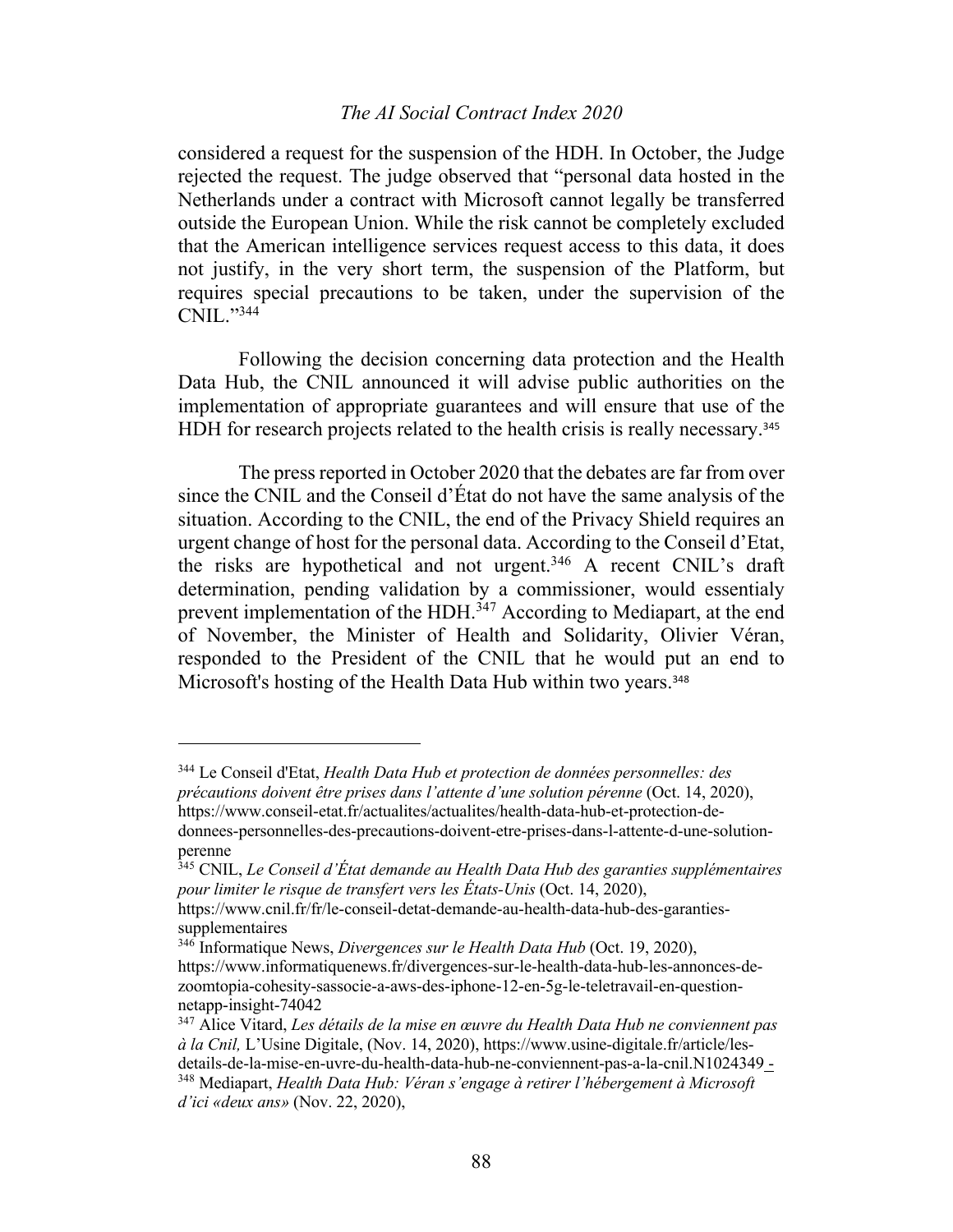### *AI Cloud*

In April 2020, France and Germany launched Gaia-X, a platform joining up cloud-hosting services from dozens of French and German companies, to allow business to move their data freely under Europe's data processing rules. "We are not China, we are not the United States — we are European countries with our own values and our own European interests that we want to defend" said French Economy Minister Bruno Le Maire. A prototype of "Gaia-X" is set to be released early 2021. <sup>349</sup> Gaia-X will play a key role in the European data strategy, the Commission said, as its success lies in the ability to harmonize rules on data sharing to allow for upscaling.<sup>350</sup>

Gaia-X will be open to American, Chinese and Indian technology companies. Digital Europe, which counts among its members Google, Apple and Facebook, submitted his application to be a member of this collective of providers last October. 351

### *National Pilot Committee for Digital Ethics*

With regard to AI regulation and ethics (objective 4), in July 2019, the Prime Minister asked the French National Consultative Committee on Bioethics (CCNE) to launch a pilot initiative dedicated to Digital Ethics. The National Pilot Committee for Digital Ethics (NPCDE) created in December 2019 "shall submit initial contributions on the ethics of digital sciences, technologies, uses and innovations and determine relevant equilibria for the organization of public debate on digital ethics and artificial intelligence.'' It is also tasked to maintain ethical oversight and to raise

https://www.mediapart.fr/journal/france/221120/health-data-hub-veran-s-engage-retirer-lhebergement-microsoft-d-ici-deux-ans.

<sup>349</sup> Marion Simon Rainaurd, *Gaia-X : où en est le projet de méta-cloud européen qui veut protéger vos données*? 01net (Nov. 13, 2020), https://www.01net.com/actualites/gaia-xou-en-est-le-projet-de-meta-cloud-europeen-qui-veut-proteger-vos-donnees-1991857.html

<sup>350</sup> Janosch Delcker and Melissa Heikkilä, *Germany, France launch Gaia-X platform in bid for 'tech sovereignty,*' Politico (June 5, 2020),

https://www.politico.eu/article/germany-france-gaia-x-cloud-platform-eu-techsovereignty/

<sup>351</sup> Alice Vitard, *Le projet de cloud européen Gaia-X ouvert aux entreprises américaines, chinoises et indienne,* L'Usine Nouvelle (Oct. 16, 2020), https://www.usine-

digitale.fr/article/le-projet-de-cloud-europeen-gaia-x-ouvert-aux-entreprises-americaineschinoises-et-indiennes.N1017634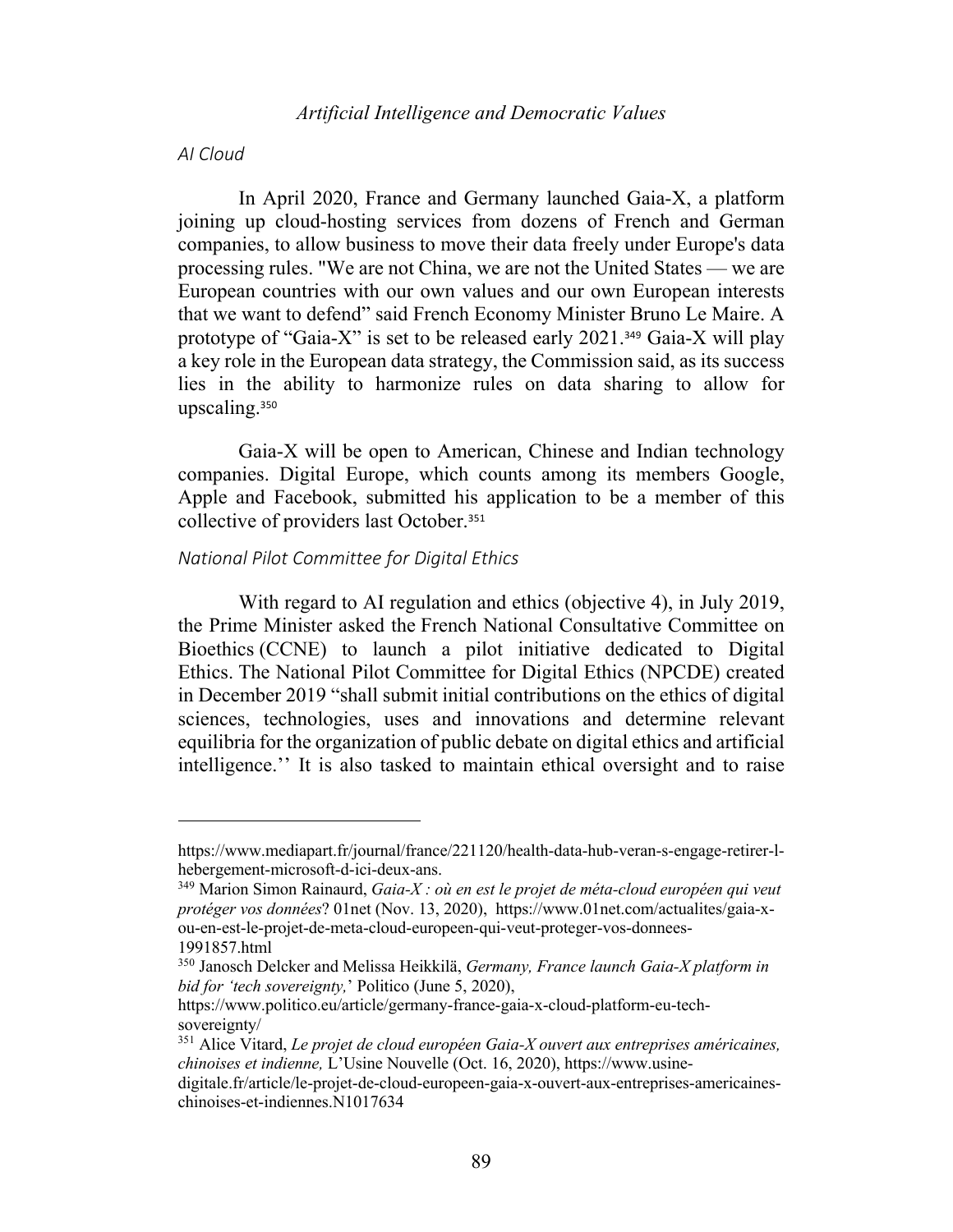awareness, inform and assist individuals, companies, administrations, institutions, etc., in their decision-making process.<sup>352</sup> A recommendation for the formation of a permanent body is expected early 2021.

The 27-member multidisciplinary pilot Committee has started work, at the request of the Prime Minister on the ethical issues raised by chatbots, autonomous car and medical diagnosis and health AI. Since its creation the NPCDE has issued three watch bulletins on digital ethical issues in the COVID-19 health crisis. <sup>353</sup> In July 2020, the NPCDE issued a call for public comments on the ethical issues of chatbots. 354

However, civil society groups such as Access Now have objected to government studies that simply propose ethical guidelines rather than hard law. As the group explains, "There is solid and creative thinking in the advisory paper that informed the strategy around the ethical and regulatory challenges posed by AI, but at the moment the proposed solutions largely involve the creation of groups to study them rather than the proposal of new or modified norms."<sup>355</sup> Access Now continues, "France's AI strategy generally cleaves to the 'ethics' framework and makes scant reference to hard legal constraints on AI development." The group does note that the "The Villani report is considerably more detailed about the ethical and legal challenges posed by AI."

#### *Fundamental Rights*

On another front, the French independent administrative authority *Défenseur des droits* (Defender of Rights) and the CNIL have "both, in their own area of expertise, voiced their concerns regarding the impact of

<sup>352</sup> Claude Kirchner, *The French National Committee for Digital Ethics* (Feb. 24, 2020), https://ai-regulation.com/the-french-national-committee-for-digital-ethics/

<sup>353</sup> Comité Consultatif National d'Ethique, *Opinion* (Apr. 14, 2020), https://www.ccneethique.fr/en/publications/national-pilot-committee-digital-ethics-ethics-watch-bulletinno1

<sup>354</sup> Comité Consultatif National d'Ethique, *Ethical Issues of Conversational Agents* (Oct. 31, 2020), https://www.ccne-ethique.fr/sites/default/files/cnpen-chatbots-callparticipation\_1.pdf

<sup>355</sup> AccessNow, *Mapping Regulatory Proposals for Artificial Intelligence in Europe* 18 (Nov. 2018),

https://www.accessnow.org/cms/assets/uploads/2018/11/mapping\_regulatory\_proposals for\_AI\_in\_EU.pdf.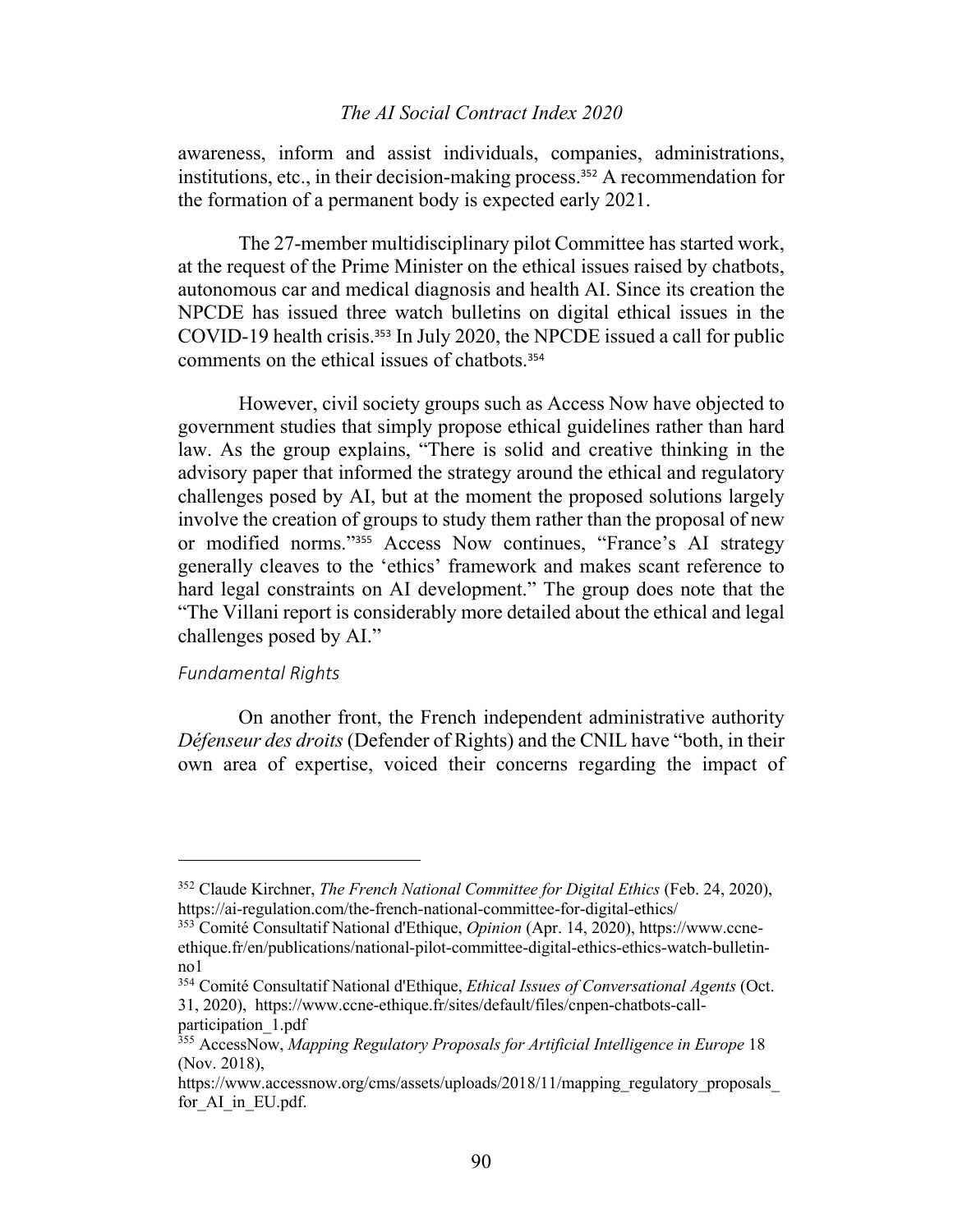algorithmic systems on fundamental rights."<sup>356</sup> Following a joint expert seminar in May 2020, they have called in June 2020 for a collective mobilization to prevent and address discriminatory biases of algorithms.<sup>357</sup>

Their report *Algorithms: preventing automated discrimination*<sup>358</sup> stresses that bias can be introduced at every stage of the development and deployment of AI systems, discusses how algorithms can lead to discriminatory outcomes and includes recommendations on how to identify and minimize algorithmic biases. The Defender of Rights called on the government and relevant actors to take appropriate measures to avoid algorithms that replicate and amplify discrimination.359. In particular, The Defender of Rights recommends to: i) support research to develop studies to measure and methods to prevent bias; ii) reinforce algorithms' information, transparency and explainability requirements; and iii) perform impact assessments to anticipate algorithms' discriminatory effects.

### *Facial Recognition*

Facial recognition is a processing of sensitive personal data prohibited in principle by the GDPR and the French data protection law, subject to exceptions such as individual's consent or for important public interests. In the latter case, facial recognition can be authorized by a Decree of the Conseil d'État informed by an opinion from the CNIL.

Facial recognition has long been used in France, on a voluntary basis, for passport control in airports. Facial recognition is also implemented in some banks and tested in a number of colleges. The French government is considering the deployment of facial recognition for access to public services. The ID program, called Alicem, <sup>360</sup> to be deployed in

<sup>356</sup> https://www.defenseurdesdroits.fr/sites/default/files/atoms/files/synth-algos-en-num-16.07.20.pdf

<sup>357</sup> CNIL, *Algorithms and discrimination: the Defender of Rights, with the CNIL, calls for collective mobilization* (June 2, 2020), https://www.cnil.fr/fr/algorithmes-et-

discriminations-le-defenseur-des-droits-avec-la-cnil-appelle-une-mobilisation

<sup>358</sup> Defender of Righta, *Algorithms: preventing automated discrimination* n. 19 (May 2020), https://www.defenseurdesdroits.fr/sites/default/files/atoms/files/synth-algos-ennum-16.07.20.pdf.

<sup>359</sup> Inside Tech Media, *French CNIL Publishes Paper on Algorithmic Discrimination* (June 9, 2020), https://www.insideprivacy.com/artificial-intelligence/french-cnilpublishes-paper-on-algorithmic-discrimination/

<sup>360</sup> https://www.interieur.gouv.fr/Actualites/L-actu-du-Ministere/Alicem-la-premieresolution-d-identite-numerique-regalienne-securisee (in French) - ; Charlotte Jee, *France*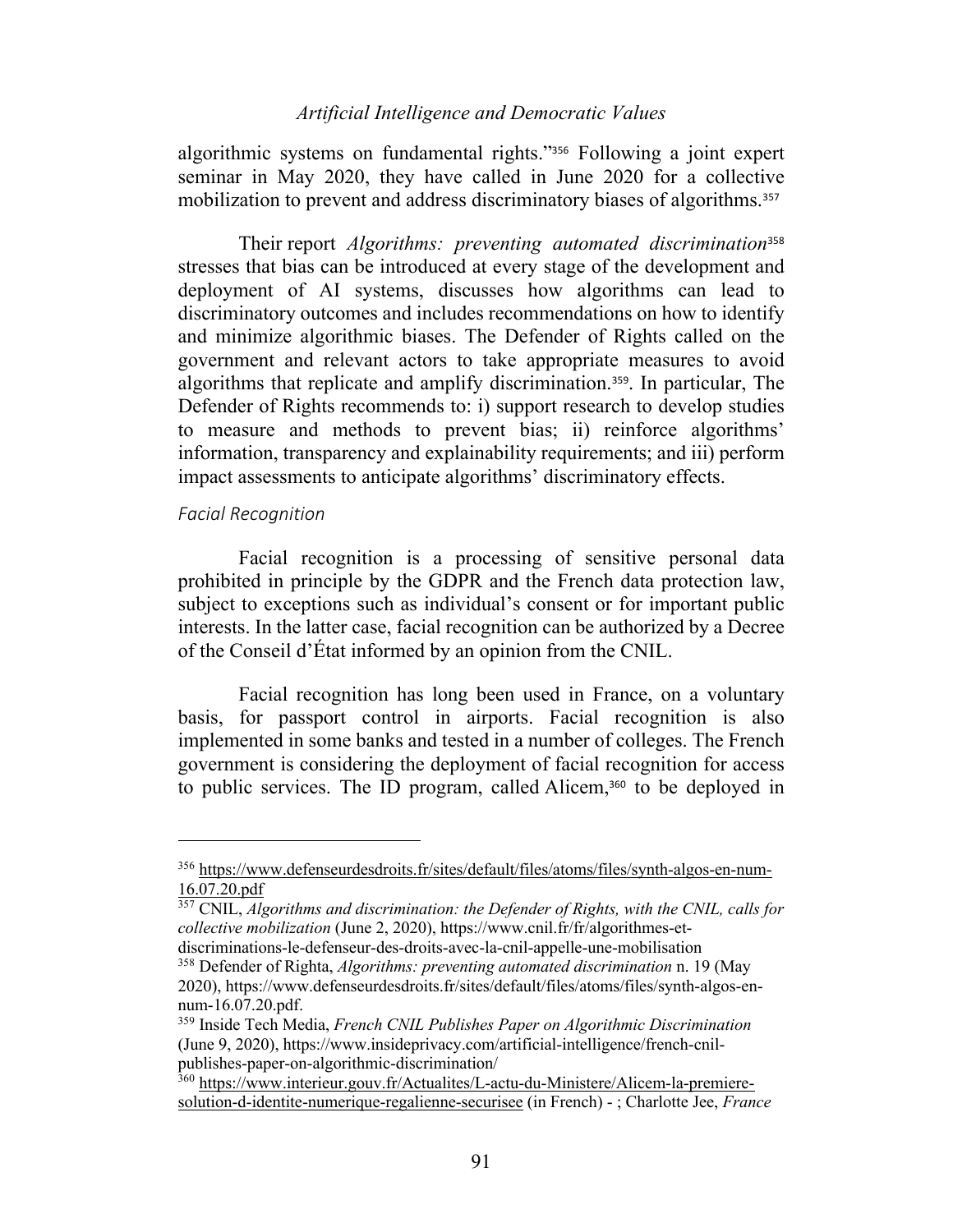November 2019, was however put on hold following an appeal of NGOs to the Conseil d'État requesting the annulment of the decree authorizing its creation. Early November, the Conseil d'État dismissed the appeal. 361

In November 2019, the CNIL published guidance on the use of facial recognition.<sup>362</sup> The document, primarily directed at public authorities in France that want to experiment with facial recognition, presents the technical, legal and ethical elements that need to be considered.

After recalling that facial recognition, experimental or not, must comply with the European GDPR and the "police justice" directive, the CNIL sets out three general requirements: (1) facial recognition can only be used if there is an established need to implement an authentication mechanism that ensures a high level of reliability, and there are no other less intrusive means that would be appropriate ; (2) the experimental use of facial recognition must respect the rights of individuals (including consent and control, transparency and security); and (3) the use of facial recognition on an experimental basis must have a precise timeline and be based on a rigorous methodology setting out the objectives pursued and the criteria for success.

In December 2019, the Observatoire des Libertés Numériques<sup>363</sup> and 80 organisations signed an open letter calling on the French Government and Parliament to ban any present and future use of facial recognition for security and surveillance purposes.<sup>364</sup>

*plans to use facial recognition to let citizens access government services,* MIT Technology Review (Oct. 3, 2020),

https://www.technologyreview.com/2019/10/03/132776/france-plans-to-use-facialrecognition-to-let-citizens-access-government-services/

<sup>361</sup> Marion Garreau, *Le ministère de l'Intérieur va pouvoir lancer l'application Alicem, basée sur la reconnaissance faciale*, L'Usine Nouvelle (Nov. 5, 2020),

https://www.usinenouvelle.com/editorial/le-ministere-de-l-interieur-va-pouvoir-lancer-lapplication-alicem-basee-sur-la-reconnaissance-faciale.N1024754

<sup>362</sup> CNIL, *Reconnaissance faciale - pour un débat à la hauteur des enjeux* (Nov. 2020), https://www.cnil.fr/sites/default/files/atoms/files/reconnaissance\_faciale.pdf (in French. <sup>363</sup> The Observatoire des Libertés Numériques federates several French NGOs monitoring legislation impacting digital freedoms: Le CECIL, Creis-Terminal, Globenet, La Ligue des Droits de l'Homme (LDH), La Quadrature du Net (LQDN), Le Syndicat des Avocats de France (SAF), Le Syndicat de la Magistrature (SM).

<sup>364</sup> *Joint Letter from 80 organisations: Ban Security and Surveillance Facial Recognition* (Dec. 19, 2019), https://www.laquadrature.net/en/2019/12/19/joint-letter-from-80 organisations-ban-security-and-surveillance-facial-recognition/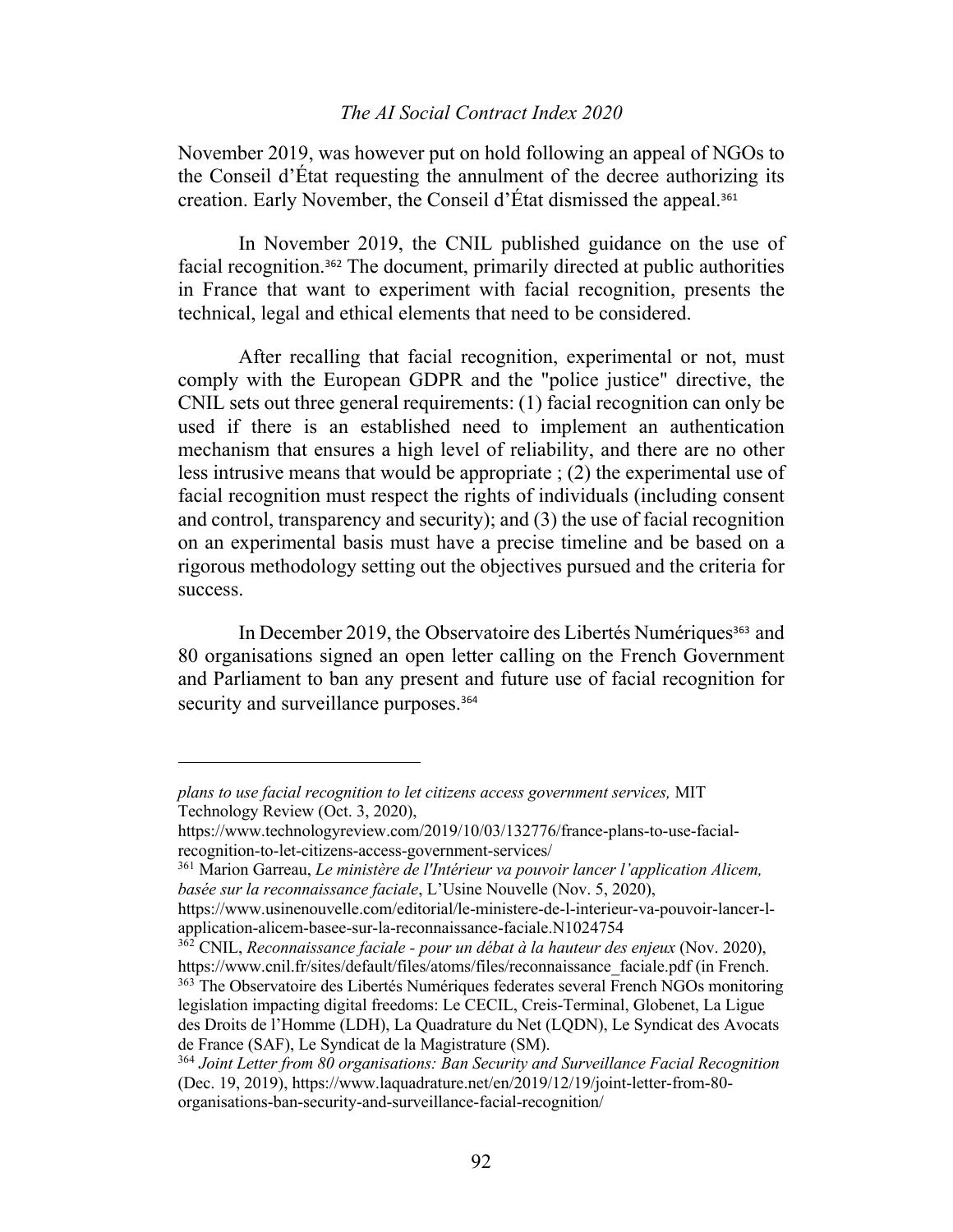Earlier this year the administrative tribunal of Marseille rendered a decision on facial recognition that ruled illegal a decision by the South-East Region of France (Provence-Alpes-Côte d'Azur) to test facial recognition at the entrance of two High schools.<sup>365</sup> Following an analysis from the CNIL,<sup>366</sup> the court ruled that there was no opportunity for free and informed consent and also that there were other, less intrusive means to manage entrance to high schools. The French NGO La Quadrature du Net brough the successful challenge to the regional program.<sup>367</sup> This was the first decision ever by a court applying the General Data Protection Regulation (GDPR) to Facial Recognition Technologies (FRTs).<sup>368</sup>

In 2020, real-time facial recognition on public roads in France is still not authorized. However, many experiments are already taking place, and companies are positioning themselves, with the Olympic Games in Paris in 2024 in their sights, and a market of seven billion euros at stake.<sup>369</sup>

### *Consumer Perspective*

According to BEUC, the European consumer association, more than 80% of those polled in France are familiar with Artificial Intelligence and over 50% respondents agreed that companies use AI to manipulate consumer decisions.<sup>370</sup> BEUC also reported that there is little trust over authorities to exert effective control over organizations and companies

<sup>365</sup> Tribunal Administratif de Marseille, *La Quadrature du Net, No. 1901249* (27 Nov. 2020), https://forum.technopolice.fr/assets/uploads/files/1582802422930- 1090394890\_1901249.pdf

<sup>366</sup> CNIL, *Expérimentation de la reconnaissance faciale dans deux lycées : la CNIL précise sa position* (Oct. 29, 2019), https://www.cnil.fr/fr/experimentation-de-lareconnaissance-faciale-dans-deux-lycees-la-cnil-precise-sa-position

<sup>367</sup> La Quadrature du Net, *First Success Against Facial Recognition in France* (Feb. 27, 2020), https://www.laquadrature.net/en/2020/02/27/first-success-against-facialrecognition/

<sup>368</sup> AI Regulation, *First Decision of a French Court Applying GDPR to Facial Recognition* (Feb. 27, 2020), https://ai-regulation.com/first-decision-ever-of-a-frenchcourt-applying-gdpr-to-facial-recognition/

<sup>369</sup> France Culture, *Quand la reconnaissance faciale en France avance masquée* (Sept. 4, 2020), https://www.franceculture.fr/societe/quand-la-reconnaissance-faciale-en-franceavance-masquee

<sup>370</sup> BEUC, *Artificial Intelligence, what consumers say: Findings and policy recommendations of a multi-country survey on AI, (Sept. 7, 2020)* https://www.beuc.eu/publications/beuc-x-2020-

<sup>078</sup> artificial intelligence what consumers say report.pdf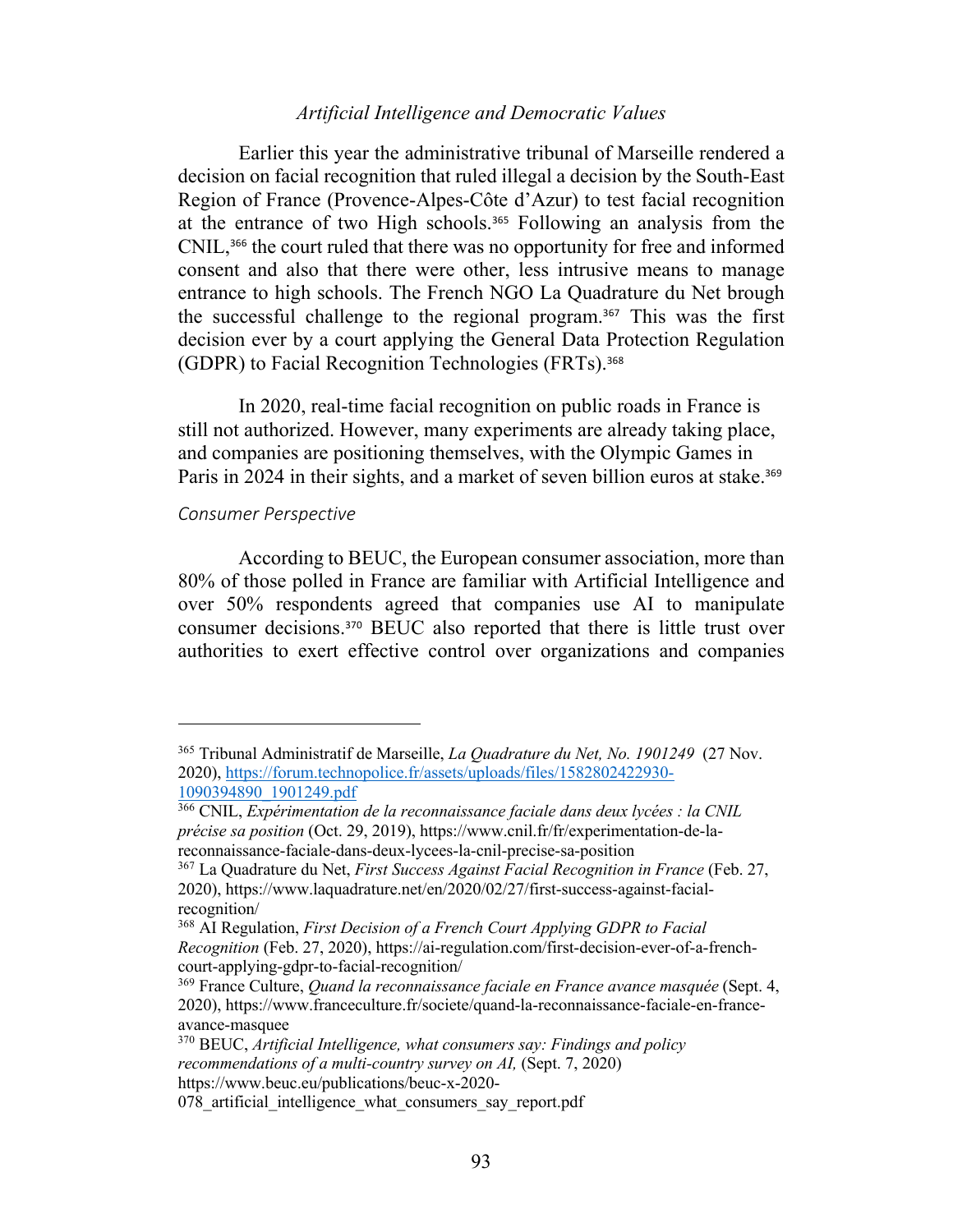using AI. More than 60% of respondents in France said users should be able to say "no" to automated decision-making.

#### *The Global Partnership on AI*

In June 2020, Canada and France, and a dozen other countries announced the Global Partnership on Artificial Intelligence to support "support the responsible and human-centric development and use of AI in a manner consistent with human rights, fundamental freedoms, and our shared democratic values . . ."<sup>371</sup> According to the statement, the "GPAI will be supported by a Secretariat, to be hosted by the OECD in Paris, as well as by two Centres of Expertise – one each in Montréal and Paris." The first expert's plenary session was held in Montreal December 2020.

# *Algorithmic Transparency*

France is subject to the General Data Protection Regulation which established rights to "meaningful information about the logic involved" as well as about "the significance and the envisaged consequences."<sup>372</sup> The French data protection agency (CNIL) has published several papers on AI. A 2018 report followed extensive public outreach in 2017. More than 3,000 people took part in 45 debates and events, organized by 60 partners, including research centers, public institutions, trade unions, think tanks, companies).<sup>373</sup> The report set out two founding principles – fairness and vigilance -- six recommendations, and six concerns. The work of the CNIL also contributed to the Declaration on Ethics and Data Protection in AI, adopted by the Global Privacy Assembly in 2018, which emphasized fairness and accountability. <sup>374</sup> In the 2020 paper with the Defender of

founding-members-of-the-global-partnership-on-artificial-intelligence.html <sup>372</sup> [GDPR Art. 22, Art. 13.2.f]

<sup>371</sup> France Diplomacy, *Joint Statement from founding members of the Global Partnership on Artificial Intelligence* (June 15, 2020), https://www.diplomatie.gouv.fr/en/frenchforeign-policy/digital-diplomacy/news/article/launch-of-the-global-partnership-onartificial-intelligence-by-15-foundingdevelopment/news/2020/06/joint-statement-from-

<sup>373</sup> CNIL, *Algorithms and artificial intelligence: CNIL's report on the ethical issues* (May 25, 2018), https://www.cnil.fr/en/algorithms-and-artificial-intelligence-cnils-reportethical-issues

<sup>&</sup>lt;sup>374</sup> Global Privacy Assembly, *Declaration on Ethics and Data Protection in AI* (Oct. 23, 2018), http://globalprivacyassembly.org/wp-

content/uploads/2019/04/20180922\_ICDPPC-40th\_AI-Declaration\_ADOPTED.pdf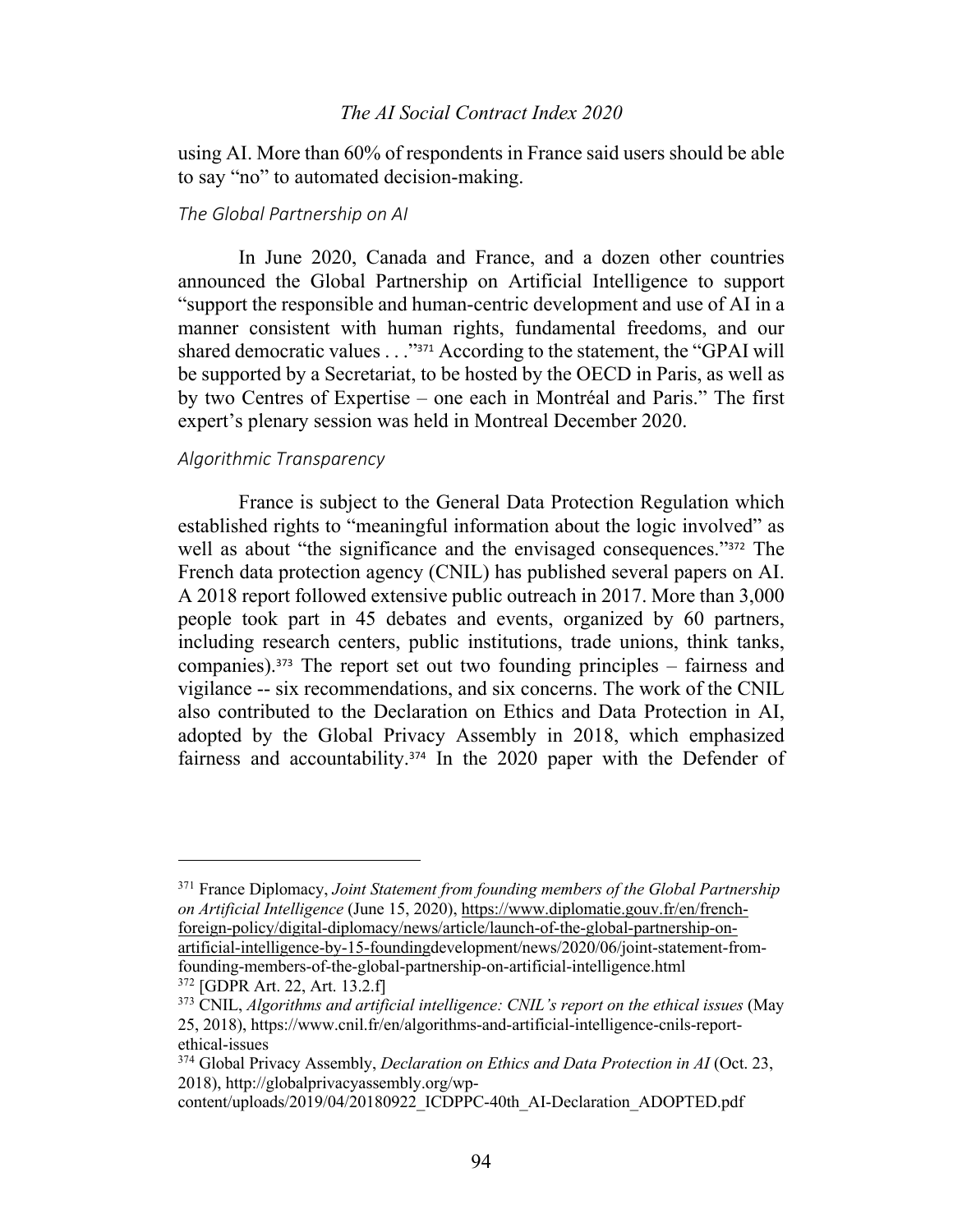Rights, the CNIL went into more details concerning the transparency obligations of those who are responsible for AI systems.<sup>375</sup>

Following the assassination in October 2020 of history professor Samuel Paty, the Secretary of State for digital, Cédric O, wrote in a blog that "the opacity of the functioning of (social media) algorithms and their moderation is a societal and democratic aberration." He added "it is also essential that full transparency be observed vis a vis the public authorities as regards the principles governing in detail the choices made by their moderation algorithms, whether it is about online hatred or dissemination of false information."<sup>376</sup>

#### *OECD/G20 AI Principles*

France endorsed the OECD and the G20 AI Principles. France is also co-hosting the Global Partnership for AI.<sup>377</sup> France is a signatory to many international human rights treaties and conventions.

#### *Human Rights*

France typically ranks among the top nations in the world for the protection of human rights and transparency.<sup>378</sup> Freedom House reports, "The French political system features vibrant democratic processes and generally strong protections for civil liberties and political rights. However, due to a number of deadly terrorist attacks in recent years, successive governments have been willing to curtail constitutional protections and empower law enforcement to act in ways that impinge on personal freedoms."

<sup>375</sup> CNIL, *Algorithmes et discriminations : le Défenseur des droits, avec la CNIL, appelle à une mobilisation collective* (May 2020), https://www.cnil.fr/fr/algorithmes-etdiscriminations-le-defenseur-des-droits-avec-la-cnil-appelle-une-mobilisation <sup>376</sup> Cédric O, Régulations, Medium.com (Oct. 20, 2020),

https://medium.com/@cedric.o/r%C3%A9gulations-657189f5d9d2

<sup>377</sup> The Government of France, *Launch of the Global Partnership on Artificial Intelligence* (June 17, 2020), https://www.gouvernement.fr/en/launch-of-the-globalpartnership-on-artificial-intelligence

<sup>378</sup> *Freedom House Report: France* (2020), https://freedomhouse.org/country/france